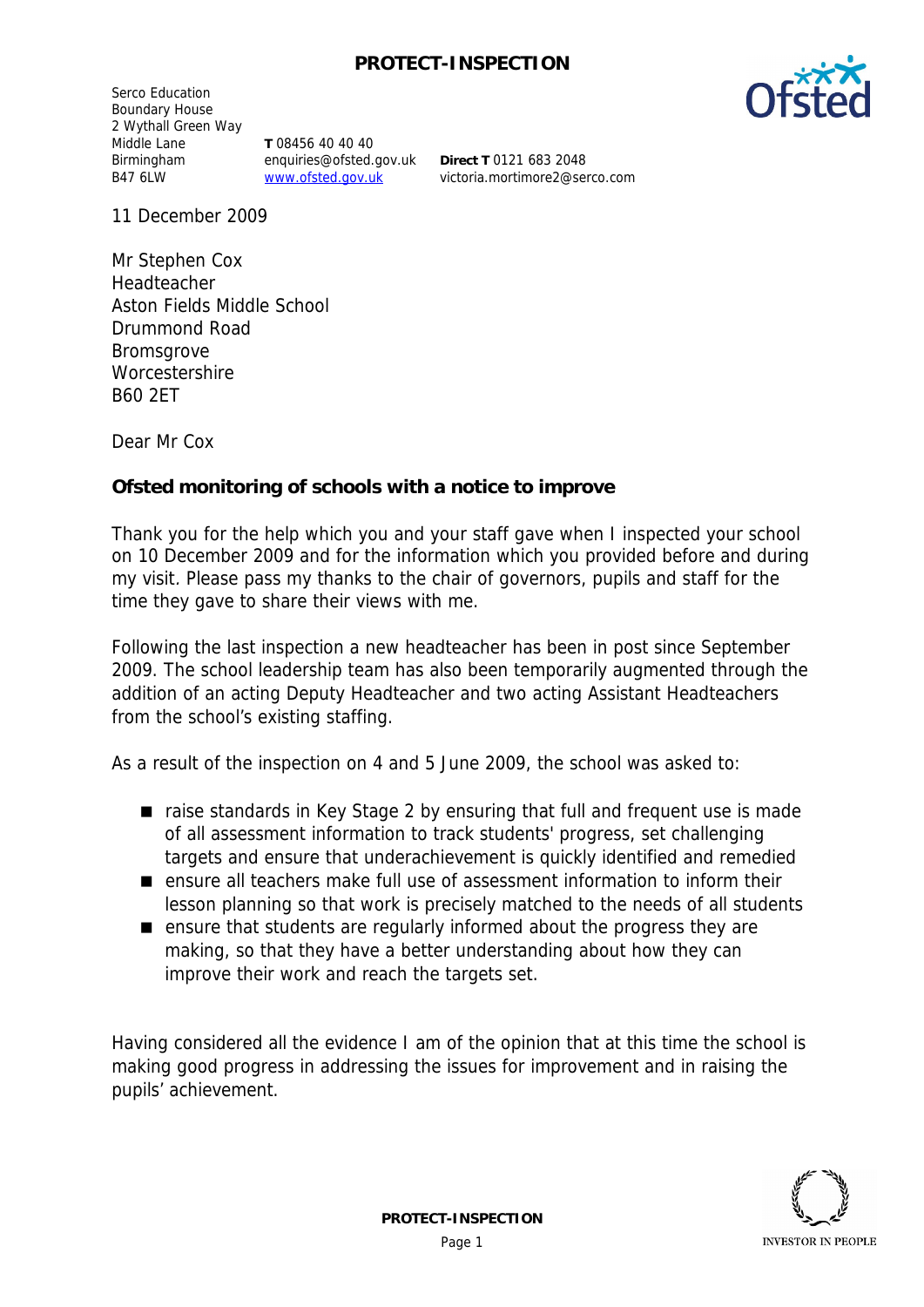

The 2009 English and mathematics national test results at the end of Year 6 were below average and indicated low levels of progress. Since the inspection, pupils are making better progress as a result of improvements the school has made to teaching and learning. This is most evident at Year 6 where pupils are now making good progress. When compared to other year groups, pupils make less progress in Year 5 but effective action is being taken to remedy this situation. Pupils spoke very positively about the greater challenge they experience in lessons. This is because teachers are paying much more attention to enabling them to reach the highest level, particularly in English and mathematics. The school is much more accurately assessing pupil progress and rapid action is being taken to ensure support is provided to any pupil in danger of falling behind. The better, more consistent use of teaching assistants is enabling pupils with special educational needs and/or disabilities, to make improved progress.

The school's plans communicate a clear set of priorities and high ambition. The switch to more challenging targets has been used to raise expectations generally. Pupils' progress is now reviewed far more frequently and steps are being taken to ensure teacher assessments are reliable so there is not an over-reliance on formal testing. Assessment information is analysed increasingly well, for instance to regularly check the school is on course to reach its targets. Crucially, this information is being used to hold teachers to account for the progress their pupils make. The school's senior leadership team are ensuring that the enthusiasm of staff is well directed towards improvement.

The emphasis on increased accountability has been matched by the development of improved approaches to learning. The school has agreed a whole school approach to learning based on its identification of best practice. The results of this were apparent in many of the lessons observed during the visit. All lessons include pupil friendly succinct learning objectives. In the better lessons teachers link these directly to pupils' targets using criteria that are sometimes generated by the pupils. In the less effective lessons teachers are not ensuring pupils are sufficiently aware of what they must do to achieve success.

In most lessons, teachers further reinforce the importance of the learning objectives by stressing the importance of application to the real world. For instance, in a lesson on long multiplication, pupils' motivation was enhanced because the teacher helped pupils appreciate the occupations were such a skill might be needed. Teachers are now using assessment to design activities for different ability groups. Teachers regularly review learning as the lesson develops in order to check on pupils' understanding and further clarify the required outcomes. In the more effective lessons, teachers are targeting questions on specific groups of learners and have adopted strategies that require all pupils to consider their responses. Evidence was seen of teachers modifying plans in lessons in the light of pupils' responses. Most teachers are sensitively recognising that pupils have covered some topics previously and take account of this in their teaching.